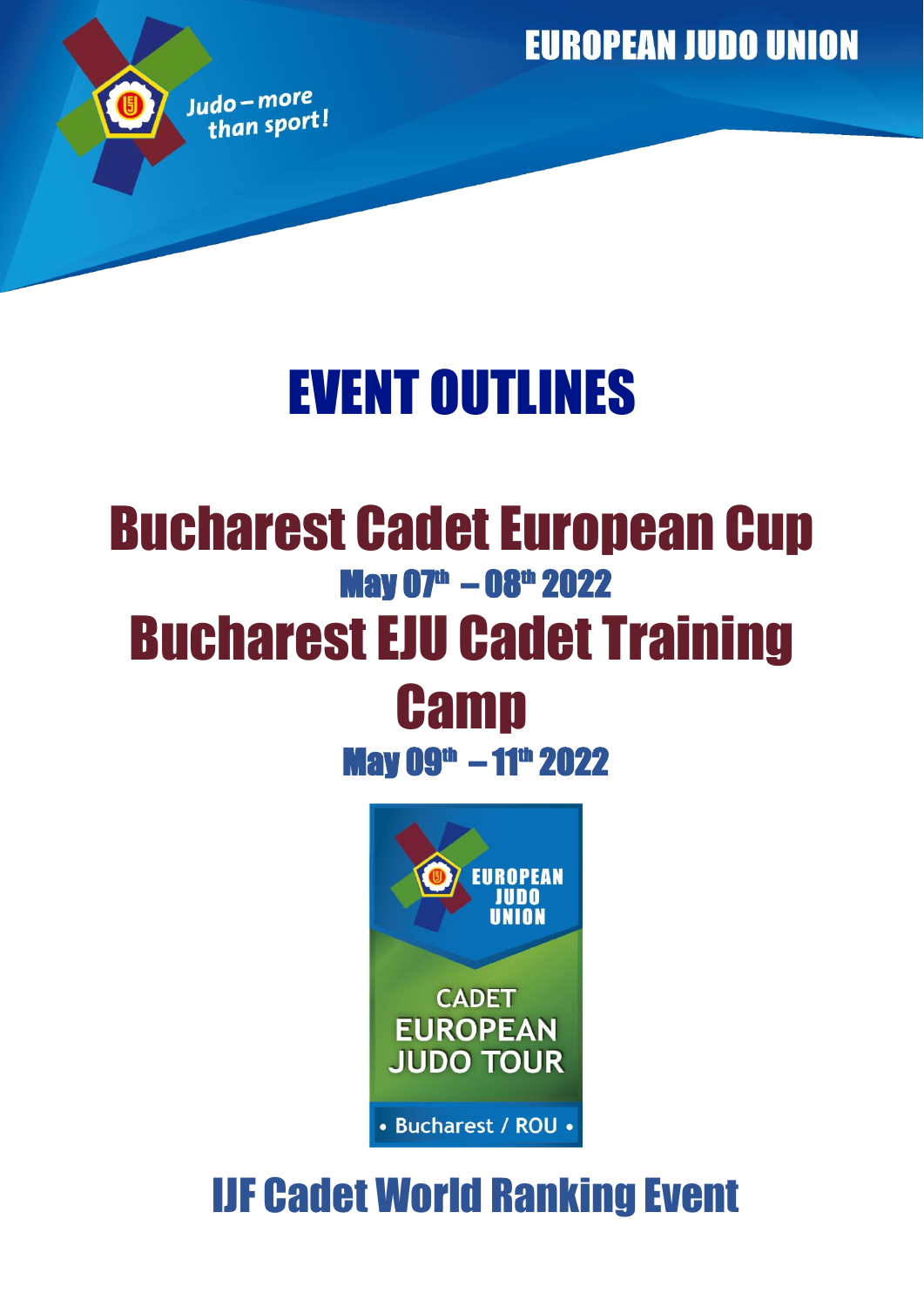

## BUCHAREST CADET EUROPEAN CUP 2022 Romania

## **1. Organizer**

#### **Romanian Judo Federation**

| Address:                   | 16 Vasile Conta street, 2nd District, Bucharest |
|----------------------------|-------------------------------------------------|
| Email:                     | office@frjudo.ro                                |
| Tel:                       | +40 317 80 30                                   |
| <b>Emergency Contacts:</b> |                                                 |

| General matters | Mr. Eduard Zgorcea  | eduard.zgorcea@frjudo.ro; | +40 772 002 335 |
|-----------------|---------------------|---------------------------|-----------------|
| Accommodation:  | Ms. Raluca Nadasean | office@friudo.ro:         | +40 772 002 331 |
| Transport       | Mr. Costel Antonesi | office@friudo.ro:         | +40 722 970 916 |

## **2. Regulations to minimize COVID-19 related risks**

#### **ANYONE NOT FOLLOWING THE LOCAL GOVERNMENT AND IJF COVID-19 PROTOCOLS WILL BE REMOVED FROM THE EVENT AND SUBJECT TO DISCIPLINARY ACTION!**

The fundamental principle throughout all EJU events during the COVID-19 era is to Protect and Be Protected by wearing a mask, sanitising, distancing and respecting the recommendations of the "Protocol for resuming IJF events during the COVID-19 pandemic" hereafter referred to as the IJF COVID-19 Protocol. All participants have the mutual responsibility to protect each other.

Each National Federation delegation participant (athlete, coach, team official, physiotherapist, doctor, President etc.) must have read and understood the latest version of the IJF COVID-19 Protocol which can be found here: covid.ijf.org

The COVID-19 vaccines provide protection to the vaccinated only against seriously falling ill, but not against getting infected or transmitting the virus to somebody else, even if the chances of the latter is very low. Therefore, until vaccination reaches a high level among the judo family and there are other effective preventive methods available, or until it is globally accepted to conduct activities without safety measures, all the participants of any EJU event must follow the same protocol (being PCR tested before the event, upon arrival, during the event (if necessary), wear a mask, wash hands, follow the bubble system, etc.) to protect and be protected, in the spirit of unity and solidarity which is in our community's moral code.

#### **COVID-19 DOCUMENTS**

All pre-event COVID-19 documents must be uploaded on the IJF platform: my.ijf.org before travelling. If assistance is required please contact covid@ijf.org. Fourteen (14) days after the event, all data will be deleted.

#### **EVENT PARTICIPATION**

To participate in an EJU event each delegate is responsible to follow:

- The rules to enter the host country
- The Local Organising Committee's (LOC) Government COVID-19 measures
- The IJF COVID-19 Protocol rules

The LOC Government measures may be stricter than those detailed in the IJF COVID-19 protocol or vice versa, the stricter rules MUST be followed.

#### **INSURANCE**

It is the responsibility of the National Federation to ensure that in addition to their normal insurance they have sufficient insurance in place to cover any COVID-19-related costs, including repatriation. The LOC of the event and the EJU accept no liability for any claims relating to cancellation of the event due to COVID-19 or medical costs for any COVID-19 related illness that may affect a National Federation delegation member during the event.

#### **PLEASE NOTE:**

**Each National Federation taking part must nominate a Covid-19 Manager who is fluent in English.**

**There can only be ONE (1) COVID-19 MANAGER PER FEDERATION!**

## **Before Travelling**

1. Check if you need a visa, and if yes - request it from the organiser. Please send a good quality passport copy (PDF) and filled in Visa Application form to the email: Ms. Nicoleta Paraciuc, office@frjudo.ro. Please, see visa form uploaded. 2. Book accommodation and send a detailed rooming list. Last minute changes can be accommodated whilst the delegation waits in the bus or outside the hotel.

#### 3. Present on arrival:

If you are FULLY vaccinated or recovered from Covid-19 disease in last 6 months before event:

1 PCR test which is not older than 72 hours before entering the bubble and vaccination certificate or recovery certificate If you are not vaccinated: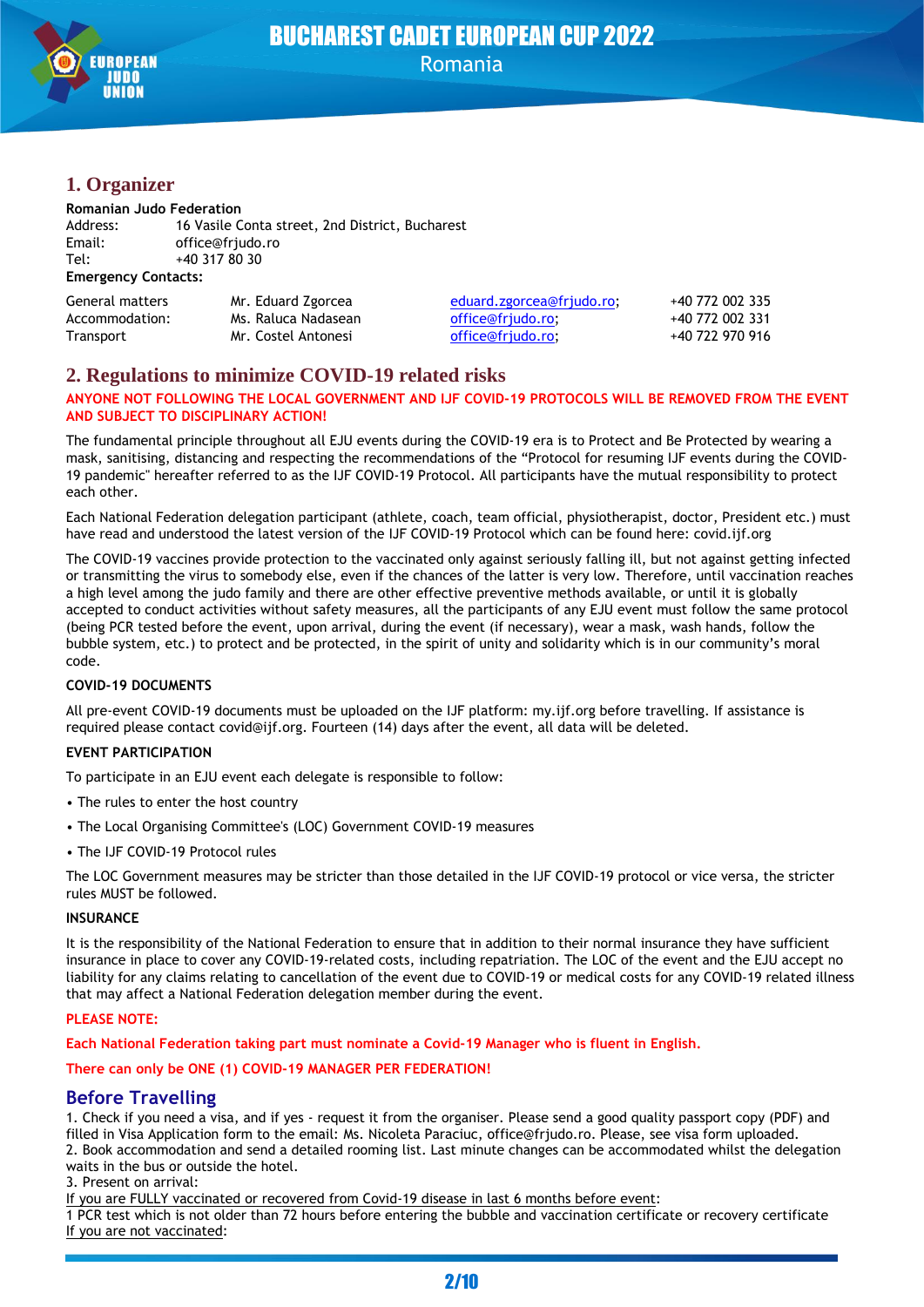

two (2) Covid-19 negative individual medical certificates done maximum eight (8) days before entering the bubble and taken at least (minimum) 48 hours apart (can be more than 48 hours). Please make sure that all documents have also has an English version.

To maintain the required safety level at the EJU events, the following variants of vaccination are recognised as complete vaccination and the bearers as "fully vaccinated" within the validity period. In case the validity expires during an event, the status is upheld until the last day of the event.

All vaccination types are accepted, not only EMA or WHO approved products to take part in the competition.

| Type of protection                      | Minimum time elapsed                  | Maximum time elapsed               |
|-----------------------------------------|---------------------------------------|------------------------------------|
| 1 dose of and 1 dose vaccines (Janssen, | Minimum 28 days from receiving the    | Maximum 6 months from receiving    |
| Sputnik Lite, or other)                 | dose                                  | the dose                           |
| 2 doses of any 2 dose vaccines          | Minimum 14 days from the 2nd dose     | Maximum 6 months from the 2nd dose |
| Booster doses: 3rd or additional dose   | Minimum 7 days from the last dose     | To be determined by the WHO,       |
| (2nd dose after a 1 dose vaccine)       |                                       | currently no end of validity       |
| Recovery from infection and 1 dose      | Minimum 14 days from receiving the    | Maximum 6 months from receiving    |
|                                         | dose                                  | the dose                           |
| dose and recovery from infection        | Minimum 11 days from the positive PCR | Maximum 6 months from the          |
|                                         | test                                  | positive PCR test                  |
| Recovery from infection                 | Minimum 11 days from the positive PCR | Maximum 6 months from the          |
|                                         | test                                  | positive PCR test                  |

**Minors (under 18) are considered fully vaccinated after completing the first series of vaccination with no end of validity until further decision**.

During the period when the tests are done you should stay isolated and limit contact with other people as much as possible. If you experience any kind of symptoms do not start to travel (even with two negative PCR tests).).

4. Present upon arrival IJF Liability Release Waiver which is uploaded to my.ijf.org once and is valid through the whole year 2022. The document can be found under the link: https://www.ijf.org/covid19/2663 and on EJU homepage for every event. 5. **PCR tests, Vaccination Certificate/Recovery Certificate, Liability Release Waiver must be uploaded to the platform my.ijf.org by NF administrator well in advance BEFORE TEAM ARRIVAL.**

#### **Entering Romania**

The following must be brought/at hand for border control:

1. Passport, ID, and applicable visas, as required.

- All regular border-crossing regulations must be followed regarding the validity of passports and visas, as applicable for each respective country
- Border control officers will check documents (passports or other documents that contain similar information).

2. **All Covid regulations to enter Romania can be found under the link: http://eviza.mae.ro/COVID19**

#### **Entering a bubble**

The event venues (hotels, sport hall, training hall etc.) will be classified as bubbles and to reduce risk a "bubble to bubble" concept will be used. People are NOT allowed to leave their bubble as contamination could occur endangering the safety of the event and the health of the participants.

1. At least one (1) PCR test per participant will be performed immediately upon arrival. The test will be held at the official hotel. Until test results are obtained, all participants must remain in their hotel rooms, where water and any paid meals will be ensured until the receipt of the test results.

**Important: Athletes competing on Saturday MUST arrive on Thursday before 16:00. Athletes competing on Sunday MUST arrive on Friday before 16:00! Due to testing logistics NO EXCEPTIONS are possible.**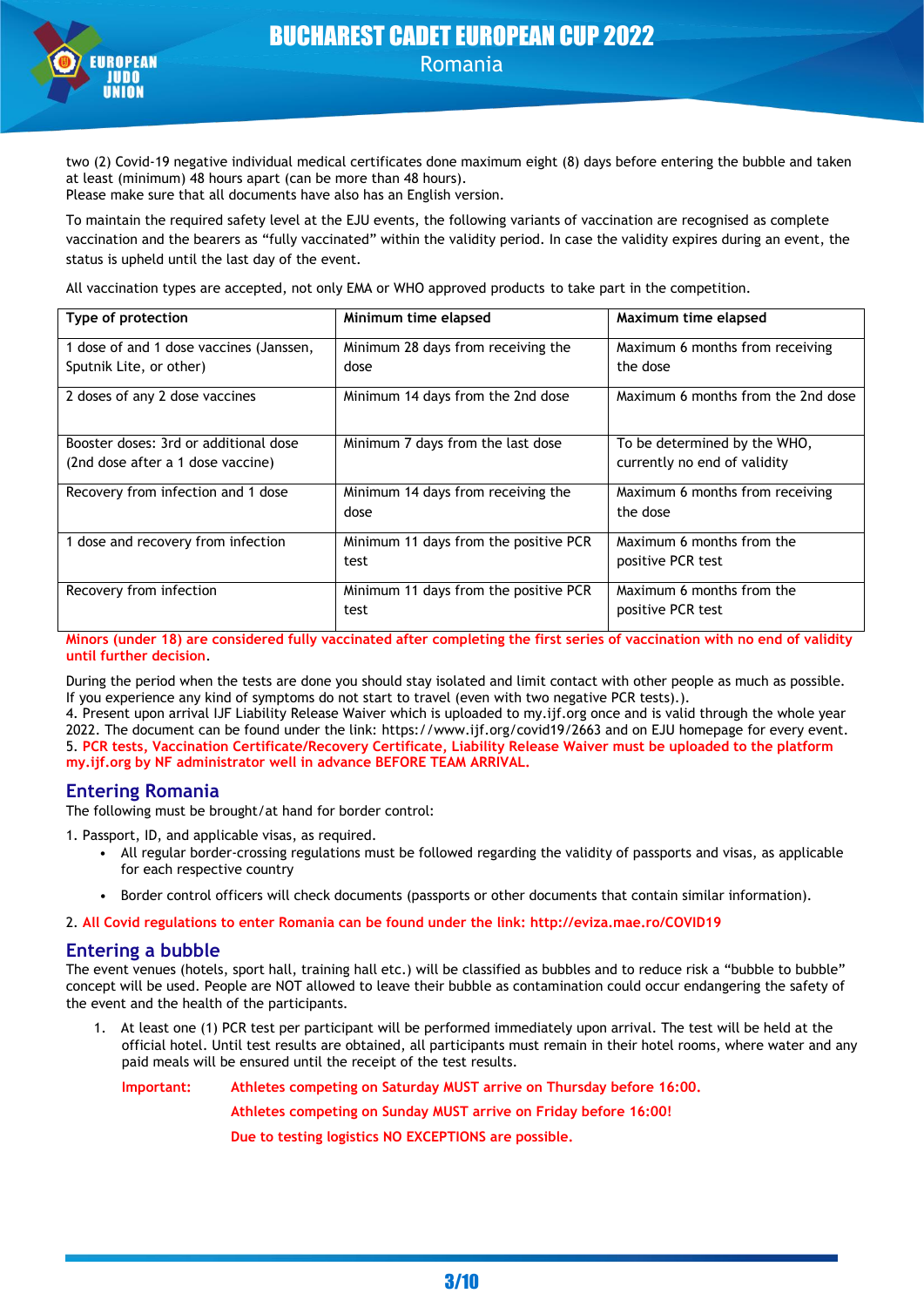

## BUCHAREST CADET EUROPEAN CUP 2022 Romania

|           | Thursday                 |                                        |                      |                                    | Friday                  |               |                                  |               | Saturday                  |                                                                                                                                                    |               | Sunday       |                          | Monday                 |
|-----------|--------------------------|----------------------------------------|----------------------|------------------------------------|-------------------------|---------------|----------------------------------|---------------|---------------------------|----------------------------------------------------------------------------------------------------------------------------------------------------|---------------|--------------|--------------------------|------------------------|
| 07:30     |                          |                                        |                      |                                    |                         |               |                                  |               |                           |                                                                                                                                                    |               |              |                          |                        |
| 08:00     |                          |                                        |                      |                                    |                         |               |                                  |               |                           | <b>Ref. Meet</b>                                                                                                                                   |               |              |                          |                        |
| 08:30     |                          |                                        |                      |                                    |                         |               |                                  |               |                           |                                                                                                                                                    |               |              |                          |                        |
| 09:00     |                          |                                        |                      |                                    |                         |               |                                  |               |                           |                                                                                                                                                    |               |              |                          |                        |
| 09:30     |                          |                                        |                      | Delivery results<br>tests Thursday |                         |               | Delivery results<br>tests Friday |               |                           |                                                                                                                                                    |               |              |                          |                        |
| 10:00     |                          |                                        |                      |                                    |                         |               |                                  | PCR Exit-test |                           |                                                                                                                                                    | PCR Exit-test |              | $\overline{\phantom{0}}$ | 2                      |
| 10:30     |                          |                                        |                      |                                    |                         |               |                                  |               |                           |                                                                                                                                                    |               |              |                          |                        |
| 11:00     |                          |                                        |                      |                                    |                         |               |                                  |               |                           |                                                                                                                                                    |               |              | Athletes Day             |                        |
| 11:30     |                          |                                        | 2                    |                                    | $\widehat{\phantom{a}}$ |               |                                  |               |                           |                                                                                                                                                    |               |              |                          |                        |
| 12:00     |                          |                                        |                      |                                    |                         |               |                                  |               |                           |                                                                                                                                                    |               |              |                          |                        |
| 12:30     |                          |                                        |                      |                                    |                         |               |                                  |               |                           |                                                                                                                                                    |               |              |                          |                        |
| 13:00     | & Atheltes Day 1         |                                        |                      |                                    |                         | Accreditation |                                  |               |                           |                                                                                                                                                    |               |              | Departure                | Departure Athletes Day |
| 13:30     |                          |                                        |                      |                                    |                         |               |                                  |               |                           | $\overline{\phantom{0}}$                                                                                                                           |               | $\mathbf{z}$ |                          |                        |
| 14:00     |                          | test                                   |                      |                                    |                         |               |                                  |               |                           | Day                                                                                                                                                |               | Day          |                          |                        |
| 14:30     | Arrival Covid-19 Manager | hotel room for the<br>PCR              | Arrival Athletes Day | hotel room<br>test                 | Training (Athletes Day  |               |                                  |               | Training (Athletes Day 2) | Competition                                                                                                                                        |               | Competition  |                          |                        |
| 15:00     |                          |                                        |                      | PCR<br>the                         |                         |               |                                  |               |                           |                                                                                                                                                    |               |              |                          |                        |
| 15:30     |                          | tor<br>result                          |                      | for the result<br>for              |                         |               |                                  |               |                           |                                                                                                                                                    |               |              |                          |                        |
| 16:00     |                          | taking                                 |                      |                                    |                         |               |                                  |               |                           |                                                                                                                                                    |               |              |                          |                        |
| 16:30     |                          |                                        |                      | taking                             |                         |               |                                  |               |                           |                                                                                                                                                    |               |              |                          |                        |
| 17:00     |                          | All persons must wait in the<br>Sample |                      | persons must wait in               |                         |               |                                  |               |                           |                                                                                                                                                    |               |              |                          |                        |
| 17:30     |                          |                                        |                      | Sample                             |                         |               |                                  |               |                           |                                                                                                                                                    |               |              |                          |                        |
| 18:00     |                          |                                        |                      |                                    |                         |               |                                  |               |                           |                                                                                                                                                    |               |              |                          |                        |
| 18:30     |                          |                                        |                      |                                    |                         | Weigh-in      |                                  |               | Weigh-in                  |                                                                                                                                                    |               |              |                          |                        |
| 19:00     |                          |                                        |                      | $\frac{1}{4}$                      |                         | Day 1         |                                  |               | Day 2                     |                                                                                                                                                    |               |              |                          |                        |
| 19:30     |                          |                                        |                      |                                    |                         |               |                                  |               |                           |                                                                                                                                                    |               |              |                          |                        |
| 20:00     |                          |                                        |                      |                                    |                         | <b>Draw</b>   |                                  |               |                           |                                                                                                                                                    |               |              |                          |                        |
| 20:30     |                          |                                        |                      |                                    |                         |               |                                  |               |                           |                                                                                                                                                    |               |              |                          |                        |
| 21:00     |                          |                                        |                      |                                    |                         |               |                                  |               |                           |                                                                                                                                                    |               |              |                          |                        |
|           |                          |                                        |                      |                                    |                         |               |                                  |               |                           |                                                                                                                                                    |               |              |                          |                        |
|           |                          |                                        |                      |                                    |                         |               |                                  |               |                           | Testing: Sample taking 10:00 - 17:00 --> result by 8 am next day, Sample taking 17:00 - 20:00 --> result by 1 pm next day                          |               |              |                          |                        |
|           |                          |                                        |                      |                                    |                         |               |                                  |               |                           | Entries & registration: No entries by clubs can be accepted - every participating Federation must have a Covid-19 Manager handling all entries and |               |              |                          |                        |
| bookings! |                          |                                        |                      |                                    |                         |               |                                  |               |                           |                                                                                                                                                    |               |              |                          |                        |

- 2. Cost per test is 100  $\epsilon$ , which has to be paid by the participating federation prior the arrival.
- 3. If any other conditions and requirements will arise till the start of the event they will be informed additionally.

#### **Throughout your stay**

1. Wash/sanitise your hands regularly, especially if you have had contact with a person or an object. Competitors should wash and disinfect their hands and feet regularly, especially before the warm-up and the contest.

2. No handshake - greet each other with a bow.

3. Wear a mask at all times (change it at least twice a day). Exceptions: masks are not obligatory on the Field of Play tatami, on the warm-up tatami whilst warming up or on the training tatami whilst training. Masks may be removed while eating in dining areas.

4. Maintain 1.5 m distance at all times, except for competitors during training, their contests and during warming up with ONE PARTNER.

5. Submit yourselves to contactless temperature measurement by the organiser on arrival at the point of entry in the country, at accommodation premises, throughout the competition venue and at any official venue of the event, to be accepted by all accredited population.

Anyone registering a high temperature will be asked to remain outside and their Delegation COVID-19 Manager, the LOC COVID-19 Manager and the EJU COVID-19 Manager will be contacted. An opportunity to recheck their temperature will be given, if it is still high a final decision will be made by the LOC COVID-19 Manager and the EJU COVID-19 Manager.

## **In case of positive result**

In case of a positive test result we will follow the Romanian Government/National Public Health Authorities procedure. Quarantine period: TBC

Quarantine hotel: the same as the competition hotel.

Rates: hotel price indicated in the outlines during the competition days and regular hotel price after the competition. Anyone with a positive test MUST stay in the quarantine hotel provided by the organiser. The cost must be paid by the National Federation.

Close contacts will also be traced and may be isolated/quarantined depending on the LOC National Public Health Authorities of Romania procedure. Please note their definition of close contact may differ from that described in the IJF protocol.

#### **Insurance**

It is the responsibility of the National Federation to ensure that in addition to their normal insurance they have sufficient insurance in place to cover any COVID-19-related costs. The organiser of the event and the EJU accept no liability for any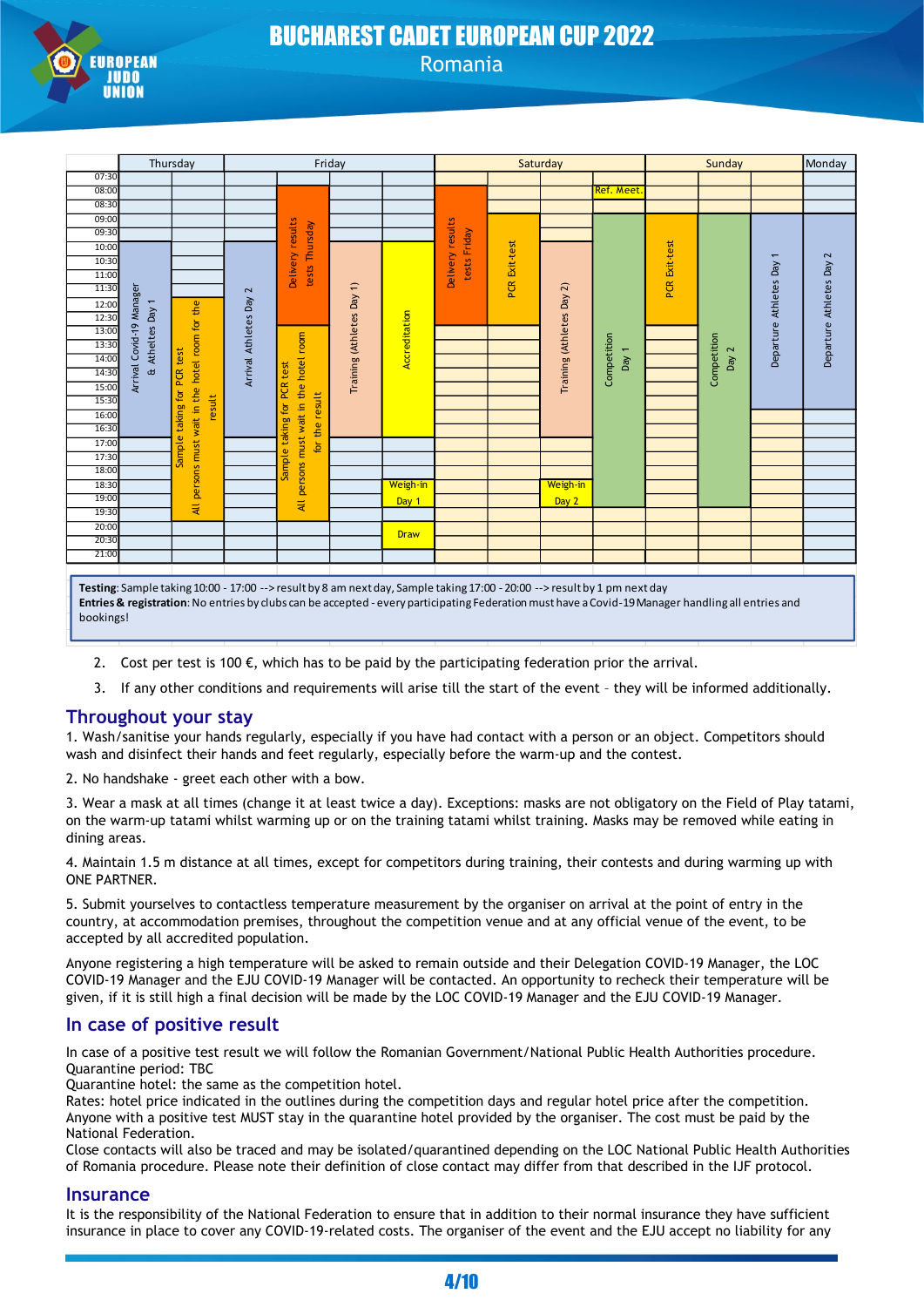

claims relating to cancellation of the event due to COVID-19 or medical costs for any COVID-19 related illness that may affect a National Federation delegation member during the event.

#### **Symptoms after arrival**

Anyone who experiences symptoms after arrival must immediately contact their Team COVID-19 Manager Local Covid Manager: Dr. Adrian Tirla; tel: +40 749 184 132; adriantirla18@yahoo.com

## **Exit tests**

Exit tests may be booked with the organiser, if required. Where to book: Before to the arrival by the email together with accommodation or at the accreditation. Price: PCR 100€, antigen: 50€

## **3. Competition Place**

Polyvalent Sport Hall Address: Calea Piscului 10, Bucharest; https://salapolivalenta.ro/

## **4. Age**

15, 16 and 17 years old (Born in 2005, 2006 and 2007)

## **5. Participation**

This Cadet European Cup is open for **all EJU/IJF Member Federations** Due to pandemic restrictions for the number of participants may apply. The competitors must be of the same nationality as the National Federation, which enters them.

## **6. Categories & Duration**

Male: -50kg, -55kg, -60kg, -66kg, -73kg, -81kg, -90kg, +90kg Female: -40kg, -44kg, -48kg, -52kg, -57kg, -63kg, -70kg, +70kg Duration: 4 minutes Golden Score: No time limit

## **7. Entry Fee**

The EJU entry fee of **10€** per athlete must be paid.

## **8. Deadlines**

Visa form: Monday, 25<sup>th</sup> April 2022 Hotel Reservation: Monday, 25th April 2022 Hotel Payment:<br>JUDOBASE Registration for delegations & referees: The Monday, 02<sup>nd</sup> May 2022 Monday, 02<sup>nd</sup> May 2022 JUDOBASE Registration for delegations & referees: **Friday, 29th April 2022 Travel details:** Monday, 25th April 2022 Monday, 25th April 2022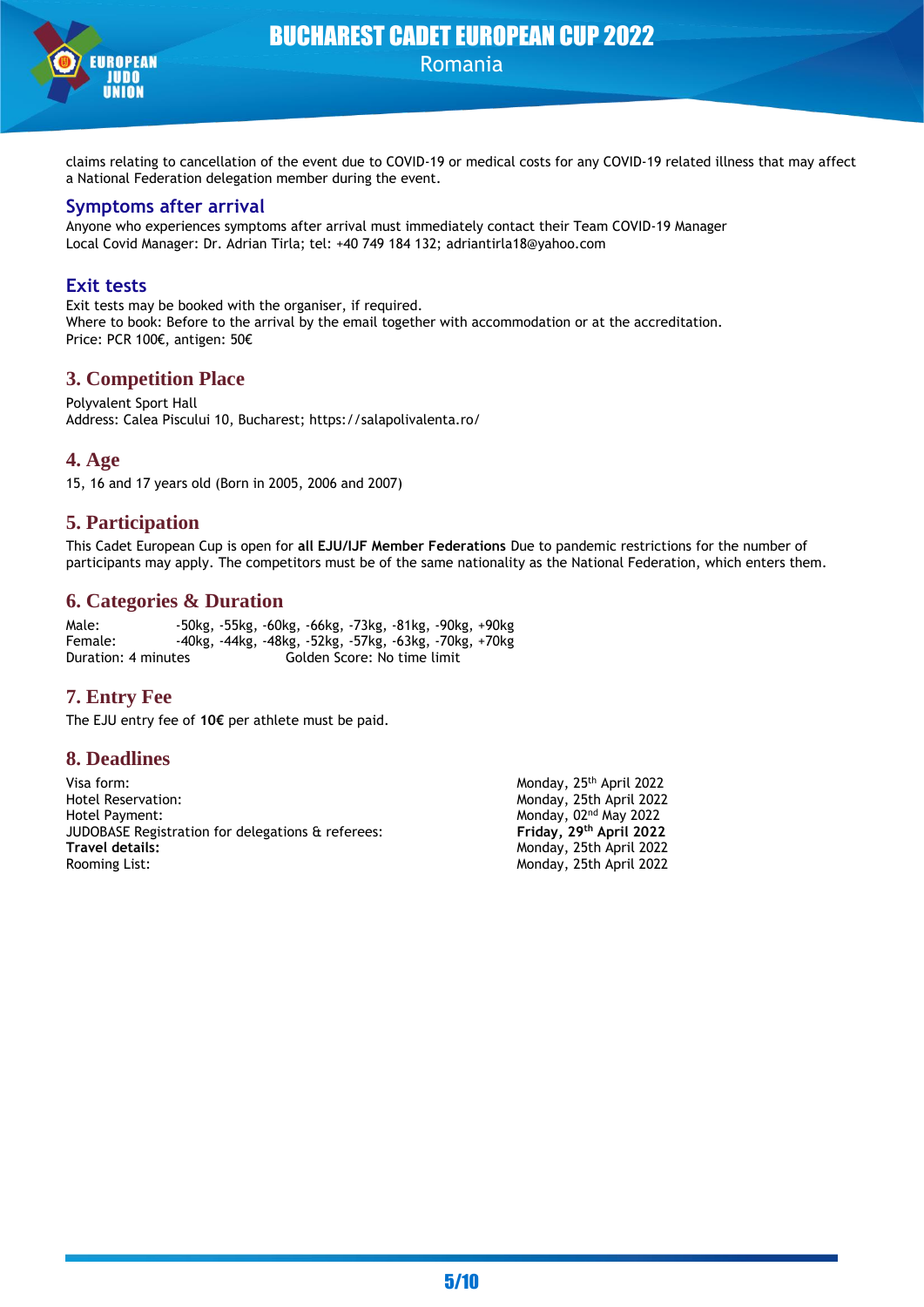

## **9. Program**

Attention: The schedule may be modified according to total number of entries and circumstances of competition.

| Thursday, May 05th 2022        |                                                                                     |                                                               |  |  |
|--------------------------------|-------------------------------------------------------------------------------------|---------------------------------------------------------------|--|--|
| <b>Not later than</b><br>16:00 | Arrival of Covid Managers and athletes competing on<br>Saturday                     | Official hotels                                               |  |  |
| $14:00 - 20:00$                | PCR testing<br>Official hotels                                                      |                                                               |  |  |
| Friday, May 06th 2022          |                                                                                     |                                                               |  |  |
| <b>Not later than</b><br>16:00 | Arrival of athletes competing on Sunday                                             | Official hotels                                               |  |  |
| $10:00 - 17:00$                | Accreditation                                                                       | <b>Grand Hotel Bucharest</b>                                  |  |  |
| $13:00 - 20:00$                | PCR testing                                                                         | Official hotels                                               |  |  |
| $18:00 - 18:30$                | Unofficial weigh-in                                                                 | <b>Grand Hotel Bucharest/Novotel</b><br><b>Bucharest City</b> |  |  |
| $18:30 - 19:30$                | -40, -44, -48, -52 kg<br>Official weigh-in Girls:<br>-50, -55, -60, -66 kg<br>Boys: | Grand Hotel Bucharest/Novotel<br><b>Bucharest City</b>        |  |  |
| 20:00                          | Draw                                                                                | Online                                                        |  |  |
| Saturday, May 07th 2022        | Girls: -40, -44, -48, -52 kg<br>Boys: -50, -55, -60, -66 kg                         |                                                               |  |  |
| <b>TBC</b>                     | <b>Exit tests</b>                                                                   | Polyvalent Sport Hall                                         |  |  |
| 08:00                          | Referee Meeting                                                                     | Polyvalent Sport Hall                                         |  |  |
| 09:00                          | Eliminations/Repechage/Semi finals                                                  | Polyvalent Sport Hall                                         |  |  |
| After                          | Final Block: Bronze Medal Contests, Finals                                          | Polyvalent Sport Hall                                         |  |  |
|                                |                                                                                     |                                                               |  |  |
| $18:00 - 18:30$                | Unofficial weigh-in                                                                 | Grand Hotel Bucharest/Novotel<br><b>Bucharest City</b>        |  |  |
| $18:30 - 19:30$                | Official weigh-in Girls:<br>-57, -63, -70, +70 kg<br>-73, -81, -90, +90 kg<br>Boys: | Grand Hotel Bucharest/Novotel<br><b>Bucharest City</b>        |  |  |
| Sunday, May 08th 2022          | Girls: -57, -63, -70, +70 kg                                                        |                                                               |  |  |
|                                | Boys: -73, -81, -90, +90 kg                                                         |                                                               |  |  |
| <b>TBC</b>                     | <b>Exit tests</b>                                                                   | Polyvalent Sport Hall                                         |  |  |
| 09:00                          | Eliminations/Repechage/Semi finals                                                  | Polyvalent Sport Hall                                         |  |  |
| After                          | Final Block: Bronze Medal Contests, Finals                                          | Polyvalent Sport Hall                                         |  |  |

## **10. JUDOBASE Registration**

All participants and delegates must be registered for this event in the IJF Registration System (**JUDOBASE)**:

<https://admin.judobase.org/>. Deadline for JUDOBASE Registration is **Friday, April 29th 2022**

|                                                                                          | <b>NO IJF Official ID Card</b>                     | Late entry                | Replacement<br><b>IJF Official ID Card: YES</b> |
|------------------------------------------------------------------------------------------|----------------------------------------------------|---------------------------|-------------------------------------------------|
| <b>Athletes</b>                                                                          |                                                    |                           | 0€                                              |
| <b>Other delegates</b><br>(Head of delegation,<br><b>Coaches, Physios,</b><br>Doctors, ) | • ENTRY NOT POSSIBLE<br>• REPLACEMENT NOT POSSIBLE | <b>ENTRY NOT POSSIBLE</b> | 0€                                              |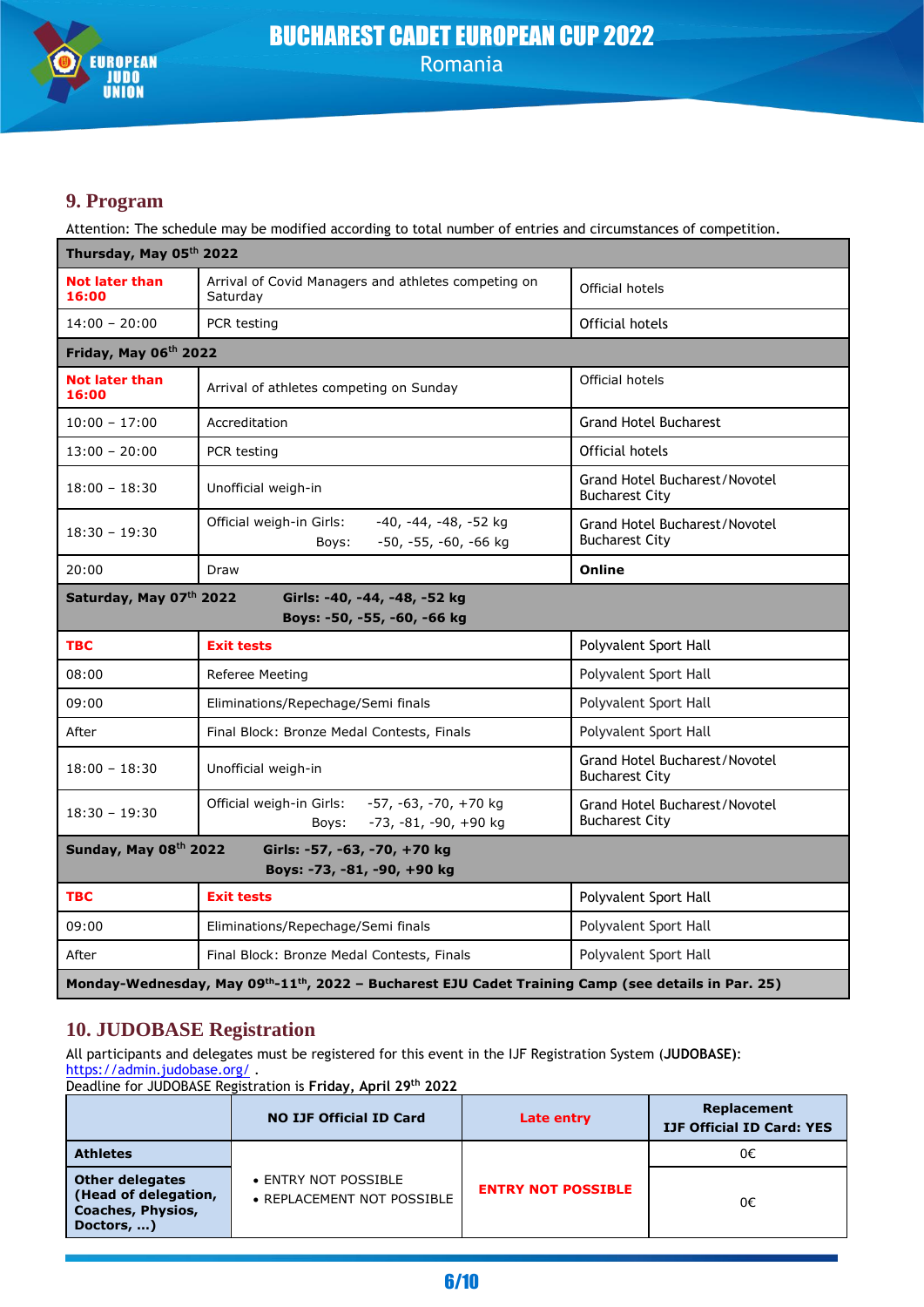

## BUCHAREST CADET EUROPEAN CUP 2022 Romania

#### **Please note:**

- **Late entries are NOT POSSIBLE, only replacements 1:1.**
- Persons, who are banned by their Federation or IJF cannot be entered as late entry or replacement.

## **11. Accreditation & Control of Nationality**

At least one team delegate (and not more than 2) who have been tested on spot and received negative results must attend the accreditation on **Friday from 10:00 – 17:00** on time in order to confirm the entries of all athletes and officials with his signature on the delegation confirmation list. A delayed appearance or no-show may result in the exclusion of all participants from the draw and the event. In case of unforeseen delay of arrival, the National Federation must immediately contact both the organiser and the EJU [\(headoffice@eju.net\)](mailto:headoffice@eju.net). Passports or photocopies of passports from all competitors must be available on request (national ID Card showing nationality, picture and date of birth or a copy is also accepted). The competitors must not be present at the nationality control.

**Very important:** Each National Federation must be represented by a team leader or coach responsible for registration of **ALL athletes from the respective National Federation**, regardless club or other membership. **Every National Federation will be accepted for accreditation only once**, when all entries and payments can be confirmed at the same time.

## **12. Competition Mode**

The competition will be conducted in accordance with the latest IJF SOR and IJF Refereeing Rules. Competition systems according to number of participants:

- 6 and more entries: Double repechage
- 3,4,5 entries: Round robin
- 2 entries: better of 2 fights, if 1-1 the third match will decide

In order for an athlete to obtain points for the IJF Cadet Ranking List, her/his weight category should have participants from at least 2 different countries. If this is not the case, the competition can still be held, according to the organiser's decision. If, by the nominal deadline, there is only one country inscribed in any weight category, the organiser is obliged to inform

immediately the National Federation concerned.

## **13. Draw**

The draw will be held ONLINE.

Seeding: The top eight (8) from the entered competitors in each weight category will be seeded according to the current IJF Cadets World Ranking List.

## **14. Weigh-in**

Official weigh-in for each weight category is held the evening before the competition day (see program).

Athletes are not allowed to weigh-in naked. Boys must wear at least underwear and girls at least underwear and a T-shirt. Additional 100g will be allowed for their weight category limits.

**Athletes must present their EJU accreditation card and their passport** (National ID Cards showing nationality, picture and date of birth are also accepted).

Official scales or test scales will be available for test weigh-in on Friday and Saturday from 08:00 – 22:00 (except during official weigh-in from 18:30-19:30).

## **15. Refereeing**

Each federation may enter 2 referees. The organizing federation may enter as many referees as required for the realization of the tournament but giving priority to their own Continental/International referees first and then their national referees with the highest national license with at least 2 years of experience.

If enough Continental/International referees are inscribed in Judobase, the organizing federation has to limit its number of national referees to 1 per mat.

## **JUDOBASE registration deadline for referees: Friday, 29th April 2022**

**The bow:**

- The contestants must not shake hands BEFORE the start of the contest.
- When the athletes are leaving the mat they must wear judogi in proper way and are not allowed to take out any part of the judogi or the belt before leaving the field of play.

## **16. Coaching**

All coaches must fully adhere to the Code of Conduct for Judo Coaches.

Dress Code Elimination rounds: National track suit with trousers reaching down to shoes or jacket suit with tie Final block: Jacket suit with tie

7/10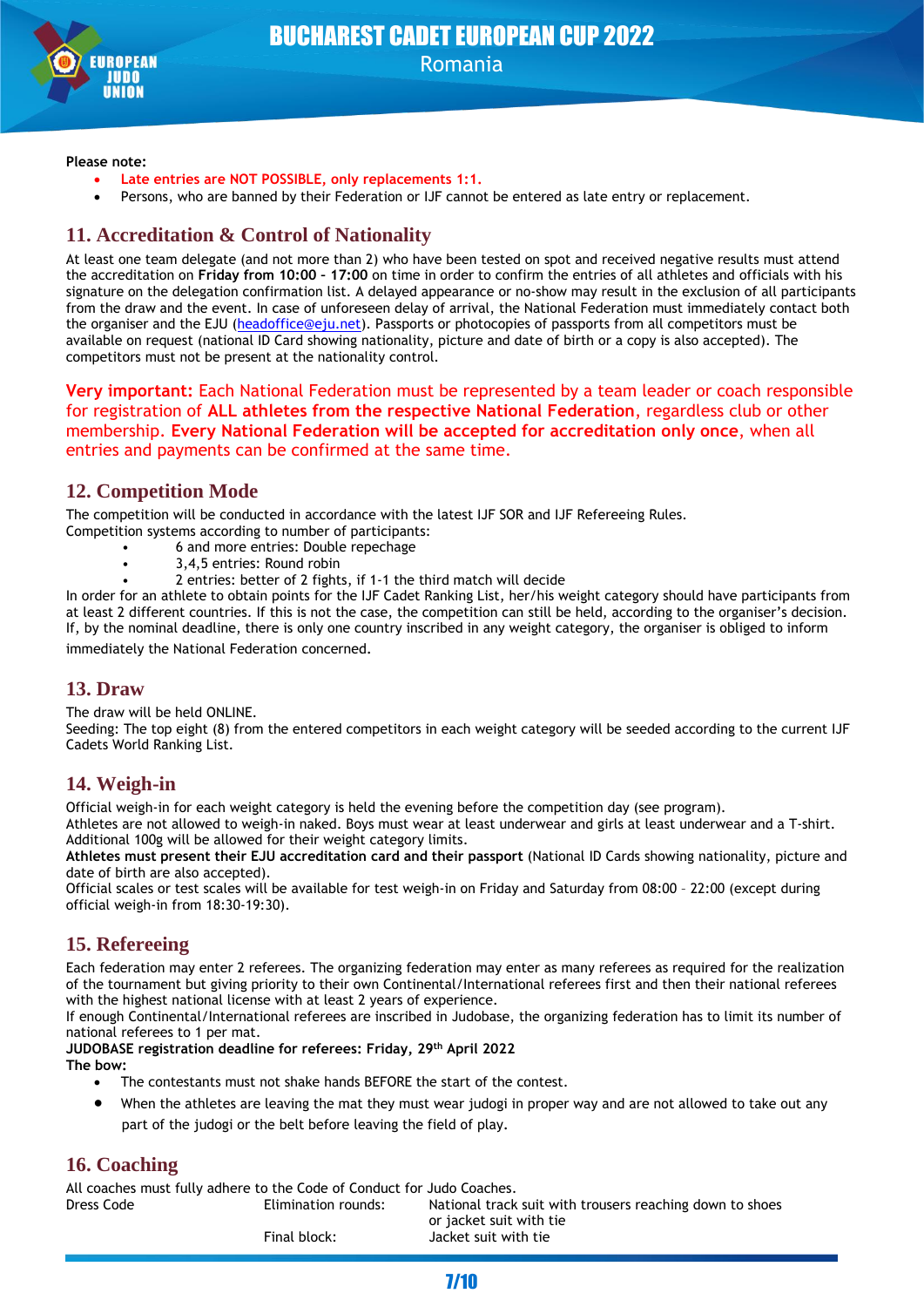

## **17. Transport**

Airport: Henri Coanda International Airport

Railway station: Northern Railway Station

The organizer will provide transfers between the airport and official hotels, between the official hotels and competition venue, draw, accreditation and official weigh-in places. During pandemic time ONLY official transportation can be used.

No other transportation, including taxis and own cars can be used when in the bubble.

## **18. Accommodation**

All delegations, who inscribe for an EJU event, must reserve their accommodation in the official hotels published in the event outlines. The reservation must be made with the local organising committee (not directly with the hotel). Due to the COVID-19 situation ALL participants must stay in the official hotel for the entire period of their stay, as the bubble-to-bubble concept is used at this event

#### **Grand Hotel Bucharest**

Address: 4 Nicolae Bălcescu Boulevard, Bucharest; https://www.grandhotelbucharest.ro check-in time: 14:00; check-out time: 12:00

Distance to the airport: 17 km; distance to the sports hall: 4,4 km

| Prices per person    | B&B/1<br>night | _unch | Dinner |
|----------------------|----------------|-------|--------|
| Single room          | 110 €          | י הר  | י הר   |
| Double / Triple room | ደፍ ራ           | ∠∠ Ն  | ᄯ      |

#### **Novotel Bucharest City**

Address: Calea Victoriei 37B, Bucharest; https://www.accorhotels.ro check-in time: 14:00; check-out time: 12:00 Distance to the airport: 17 km; distance to the sports hall: 4,3 km

| <b>Protained to the angolitical minimum and the to the sports have no him</b> |             |       |        |
|-------------------------------------------------------------------------------|-------------|-------|--------|
| Prices per person                                                             | B&B/1 night | -unch | Dinner |
| Single room                                                                   | 95f         | າາ ∠  |        |
| Double / Triple room                                                          |             | 22 L  | ᄯᄕ     |

**Hotel booking and transfers have to be made directly with the organiser:** Ms. Raluca Nadasean ; office@frjudo.ro; +40 772 002 331

Hotel reservation deadline: Monday, 25<sup>th</sup> April 2022 (hotel reservation after the deadline will be charge with 10%) Hotel payment deadline: Monday, 02<sup>nd</sup> May 2022

Cash payment upon arrival is allowed. Credit cards are not accepted on spot. **Cancellations: After May 02, 2022: no refund, 100% of the hotel costs must be paid**

#### **In case of tournament cancellation by the EJU or the Romanian authorities full payment will be refunded**.

Important: Injuries, visa problems or sickness are not valid reasons for cancellation of rooms.

In case of any damage to hotel property or competition venue caused by members of a delegation, their national federation will be charged by the organizing committee.

## **19. Payment**

| Name of bank:  | Unicredit Bank Charles de Gaulles                                                                                           |
|----------------|-----------------------------------------------------------------------------------------------------------------------------|
| Bank Address:  | Charles de Gaulle Square, Nr. 15, 1st District, Bucharest, Romania                                                          |
| IBAN:          | RO02BACX0000000443849001                                                                                                    |
| SWIFT address: | BACXROBU                                                                                                                    |
| Payment title: | ECUP CADETS 2022 and the name of your Federation                                                                            |
|                | After the reservation a document with a number reference will be send to the National Federation, please use this number as |
|                | reference of payment and for the accreditation.                                                                             |

Credit cards can not be accepted on spot.

All bank fees and money transfer costs must be paid by the sender federation. The person attending accreditation must bring proof of the bank transfer.

## **20. Judogi Control**

#### **Approved Judogi**

All Judoka must compete in IJF Approved Judogi (only red label allowed) and Judogis from all IJF suppliers are allowed (see www.ijf.org → https://www.ijf.org/supplier-list).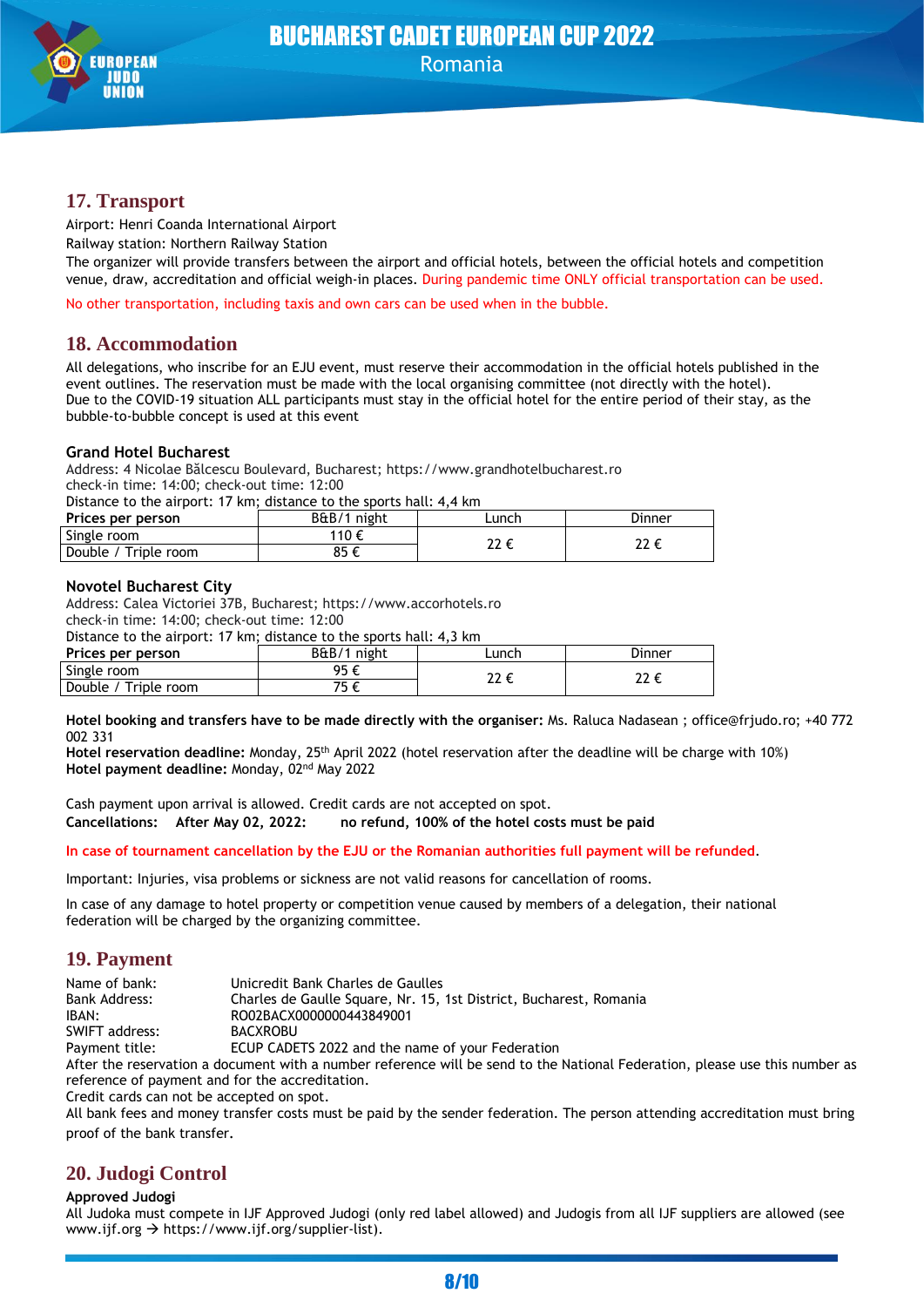

#### **Judogi Control**

It will be operated with a Sokuteiki prior to the fight. Judogi must have an IJF Official Label "APPROVED JUDOGI" with an optical code which cannot be falsified. The label will be controlled with an optical lamp. Each of the competition clothing articles (jacket, trousers and belt) must have an IJF official label.

#### **Backnumber**

Each competitor taking part in the EJU events is obliged to have sewn on the back of his Judogi the official backnumber (both EJU and IJF are allowed) bearing his surname and his National Olympic Committee abbreviation. The backnumber can be ordered from [www.mybacknumber.com](http://www.mybacknumber.com/) or [www.officialbacknumber.com](http://www.officialbacknumber.com/) (Attention: production and delivery may take around 4 weeks).

The SPONSOR part (if needed) will be given to the head of delegation during registration, and the athletes can stick it themselves using the special glue on the back number.

#### **Markings and Advertising**

The space on the *shoulder stripes* (25cm x 5 cm on both right and left side) and on the *upper arms* (10cm x 10cm on both right and left side) can be either used for own sponsors of the Federation or Judoka or EJU Suppliers, *BUT not for any other Judogi supplier*.

The space on the *right chest* (5cm x 10cm) can be used by the Judoka for his/her own sponsor. The logo of a Judogi brand can only be used, if it corresponds with the brand of the Judogi itself and if it is an EJU Supplier. Further, no logo of a competing brand of the advertising reserved for the Federation can be used (unless approval granted by the Federation).

*Please note*: On all advertising spaces it is strictly prohibited to promote tobacco, alcohol, any substances listed in the doping code, or any product or service contrary to public morals.

The space on the *left chest* (10cm x 10cm) can be used for the national colours or the national emblem corresponding with the IOC code on the backnumber (regional emblems are not allowed).

All other markings on the Judogi, like Judogi brand logos, name of Judoka, etc. have to comply with the IJF Judogi Rules. Detailed information is available on<http://www.eju.net/statutes>.

#### **Important:**

- If an athlete does not respect the Judogi rules, the athlete will not be permitted to pass the Judogi Control, and the coach who is responsible for the athlete will be suspended for the rest of the competition day.
- The organiser is not obliged to provide reserve Judogi at Judogi Control, but the athlete is allowed to present himself in another IJF Approved Judogi, complying with the Sokuteiki rule (and without backnumber) - in this case no coach can go with this athlete to the mat!
- In the case of a repeated offence the coach will be suspended for the rest of the competition.

## **21. Responsibility of Federations**

The competitors will compete under the full responsibility of their federations. Insurance: Each national federation is responsible for insuring its competitors against "injury and third part risk (public liability)" during the period of the event. The European Judo Union and the organiser decline all responsibility.

#### **Consent for Photography/Videos/Filming**

Delegates inscribed by their National Federations for EJU events consent to the EJU and its media partners to use content of them, including data, live results, photographs and/or video recordings (hereafter referred to as Media). This media may be obtained from National Federations and EJU. It will also be acquired by the EJU and its media partners from in and around all EJU event venues. Media could be used in print and digital media formats including print publications, websites, emarketing, posters banners, advertising, film, broadcast, social media, education purposes and other purposes. The National Federation must ensure that they have the permission of each delegate or in the case of a minor the permission of the parent/guardian. If a delegate does not give consent, then the National Federation must inform the European Judo Union by writing to headoffice@eju.net.